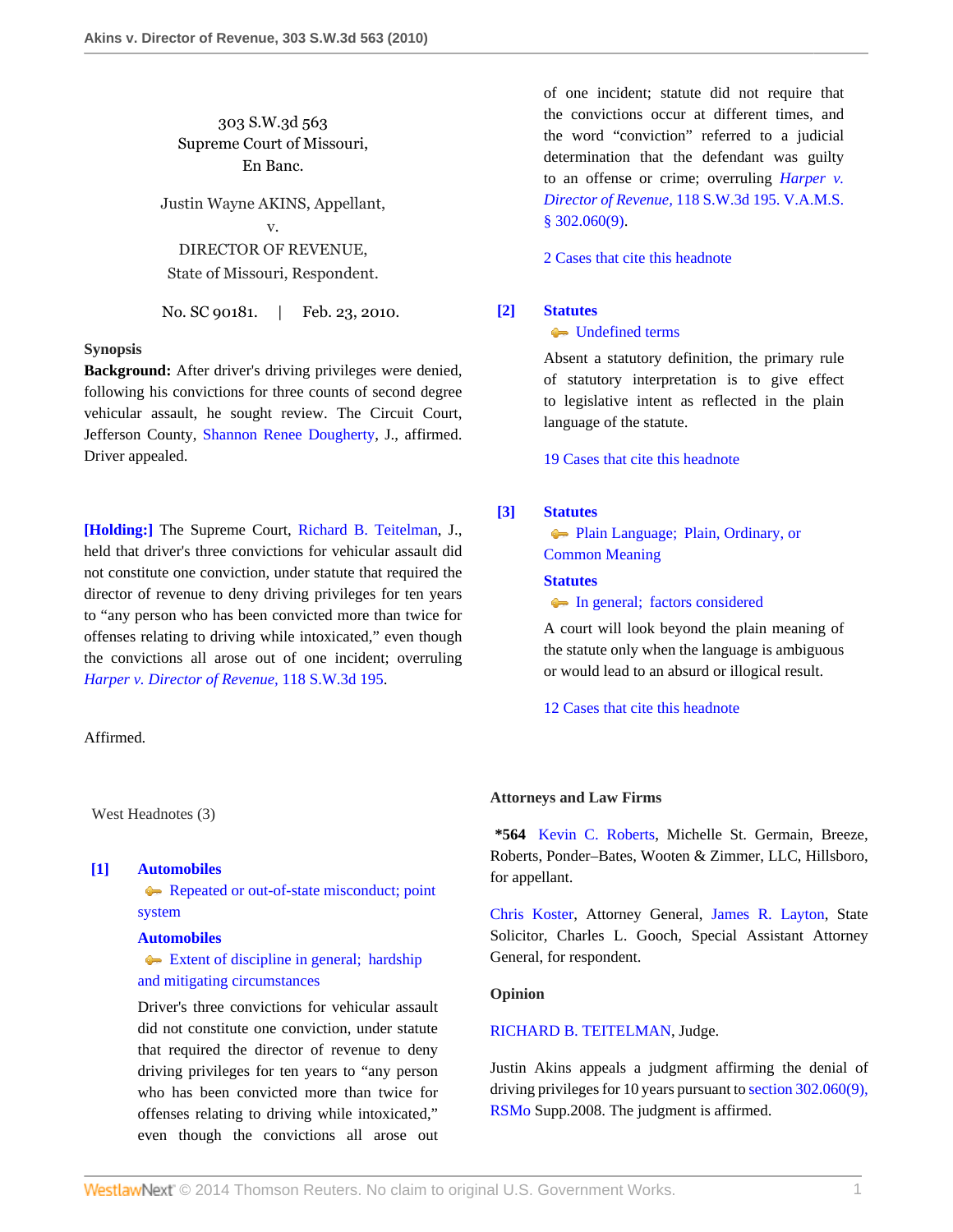## *FACTS*

The facts of this case are not in dispute. On July 20, 2006, Akins was driving while intoxicated. He collided with another vehicle and injured three people. Akins pleaded guilty to three separate counts of second degree vehicular assault. The three convictions were consolidated into one criminal case number. The director of revenue denied Akins' driving privileges because Akins had been "convicted more than twice for offenses relating to driving while intoxicated" pursuant to [section 302.060\(9\).](http://www.westlaw.com/Link/Document/FullText?findType=L&pubNum=1000229&cite=MOST302.060&originatingDoc=I68d62f88212811df8bf6cd8525c41437&refType=LQ&originationContext=document&vr=3.0&rs=cblt1.0&transitionType=DocumentItem&contextData=(sc.Search))

The circuit court affirmed the director's denial of Akins' driving privileges. Akins asserts that the trial court erred because his three convictions of vehicular assault arose out of one incident and, therefore, should be considered one conviction under [section 302.060\(9\).](http://www.westlaw.com/Link/Document/FullText?findType=L&pubNum=1000229&cite=MOST302.060&originatingDoc=I68d62f88212811df8bf6cd8525c41437&refType=LQ&originationContext=document&vr=3.0&rs=cblt1.0&transitionType=DocumentItem&contextData=(sc.Search))

# *ANALYSIS*

### **I.** *Standard of Review*

Resolution of this case depends on the interpretation of [section 302.060\(9\).](http://www.westlaw.com/Link/Document/FullText?findType=L&pubNum=1000229&cite=MOST302.060&originatingDoc=I68d62f88212811df8bf6cd8525c41437&refType=LQ&originationContext=document&vr=3.0&rs=cblt1.0&transitionType=DocumentItem&contextData=(sc.Search)) This is a legal question of statutory interpretation that is reviewed de novo. *[Junior College Dist.](http://www.westlaw.com/Link/Document/FullText?findType=Y&serNum=2005575843&pubNum=4644&fi=co_pp_sp_4644_446&originationContext=document&vr=3.0&rs=cblt1.0&transitionType=DocumentItem&contextData=(sc.Search)#co_pp_sp_4644_446) [of St. Louis v. City of St. Louis,](http://www.westlaw.com/Link/Document/FullText?findType=Y&serNum=2005575843&pubNum=4644&fi=co_pp_sp_4644_446&originationContext=document&vr=3.0&rs=cblt1.0&transitionType=DocumentItem&contextData=(sc.Search)#co_pp_sp_4644_446)* 149 S.W.3d 442, 446 (Mo. [banc 2004\).](http://www.westlaw.com/Link/Document/FullText?findType=Y&serNum=2005575843&pubNum=4644&fi=co_pp_sp_4644_446&originationContext=document&vr=3.0&rs=cblt1.0&transitionType=DocumentItem&contextData=(sc.Search)#co_pp_sp_4644_446)

#### **II.** *[Section 302.060\(9\)](http://www.westlaw.com/Link/Document/FullText?findType=L&pubNum=1000229&cite=MOST302.060&originatingDoc=I68d62f88212811df8bf6cd8525c41437&refType=LQ&originationContext=document&vr=3.0&rs=cblt1.0&transitionType=DocumentItem&contextData=(sc.Search))*

<span id="page-1-0"></span>**[\[1\]](#page-0-0)** [Section 302.060\(9\)](http://www.westlaw.com/Link/Document/FullText?findType=L&pubNum=1000229&cite=MOST302.060&originatingDoc=I68d62f88212811df8bf6cd8525c41437&refType=LQ&originationContext=document&vr=3.0&rs=cblt1.0&transitionType=DocumentItem&contextData=(sc.Search)) requires the director to deny driving privileges for 10 years "to any person who has been convicted more than twice for offenses relating to driving while intoxicated." The term "convicted" is not defined in [section 302.060\(9\).](http://www.westlaw.com/Link/Document/FullText?findType=L&pubNum=1000229&cite=MOST302.060&originatingDoc=I68d62f88212811df8bf6cd8525c41437&refType=LQ&originationContext=document&vr=3.0&rs=cblt1.0&transitionType=DocumentItem&contextData=(sc.Search)) In section 302.010(3), however, the term "conviction" is defined as:

> **\*565** any final conviction; also a forfeiture of bail or collateral deposited to secure a defendant's appearance in court, which forfeiture has not been vacated, shall be equivalent to a conviction, except that when any conviction as a result of which points are assessed pursuant

to section 302.302 is appealed, the term "conviction" means the original judgment of conviction for the purpose of determining the assessment of points, and the date of final judgment affirming the conviction shall be the date determining the beginning of any license suspension or revocation pursuant to section 302.304.

The statutory definition of "conviction" does not resolve the issue in this case because it relies on the word "conviction" as part of the definition. *See [Clare v. Director of Revenue,](http://www.westlaw.com/Link/Document/FullText?findType=Y&serNum=2002067288&pubNum=4644&fi=co_pp_sp_4644_879&originationContext=document&vr=3.0&rs=cblt1.0&transitionType=DocumentItem&contextData=(sc.Search)#co_pp_sp_4644_879)* 64 [S.W.3d 877, 879 \(Mo.App.2002\).](http://www.westlaw.com/Link/Document/FullText?findType=Y&serNum=2002067288&pubNum=4644&fi=co_pp_sp_4644_879&originationContext=document&vr=3.0&rs=cblt1.0&transitionType=DocumentItem&contextData=(sc.Search)#co_pp_sp_4644_879)

<span id="page-1-2"></span><span id="page-1-1"></span>**[\[2\]](#page-0-1) [\[3\]](#page-0-2)** Absent a statutory definition, the primary rule of statutory interpretation is to give effect to legislative intent as reflected in the plain language of the statute. *[State ex rel.](http://www.westlaw.com/Link/Document/FullText?findType=Y&serNum=2017669454&pubNum=4644&fi=co_pp_sp_4644_572&originationContext=document&vr=3.0&rs=cblt1.0&transitionType=DocumentItem&contextData=(sc.Search)#co_pp_sp_4644_572) [White Family Partnership v. Roldan,](http://www.westlaw.com/Link/Document/FullText?findType=Y&serNum=2017669454&pubNum=4644&fi=co_pp_sp_4644_572&originationContext=document&vr=3.0&rs=cblt1.0&transitionType=DocumentItem&contextData=(sc.Search)#co_pp_sp_4644_572)* 271 S.W.3d 569, 572 [\(Mo. banc 2008\)](http://www.westlaw.com/Link/Document/FullText?findType=Y&serNum=2017669454&pubNum=4644&fi=co_pp_sp_4644_572&originationContext=document&vr=3.0&rs=cblt1.0&transitionType=DocumentItem&contextData=(sc.Search)#co_pp_sp_4644_572). A court will look beyond the plain meaning of the statute only when the language is ambiguous or would lead to an absurd or illogical result. *[Spradlin v. City of Fulton,](http://www.westlaw.com/Link/Document/FullText?findType=Y&serNum=1998257522&pubNum=713&fi=co_pp_sp_713_258&originationContext=document&vr=3.0&rs=cblt1.0&transitionType=DocumentItem&contextData=(sc.Search)#co_pp_sp_713_258)* [982 S.W.2d 255, 258 \(Mo. banc 1998\)](http://www.westlaw.com/Link/Document/FullText?findType=Y&serNum=1998257522&pubNum=713&fi=co_pp_sp_713_258&originationContext=document&vr=3.0&rs=cblt1.0&transitionType=DocumentItem&contextData=(sc.Search)#co_pp_sp_713_258).

<span id="page-1-4"></span><span id="page-1-3"></span>A "conviction" is "the act of proving, finding, or adjudging a person guilty of an offense or crime...." WEBSTER'S THIRD NEW INTERNATIONAL DICTIONARY OF THE ENGLISH LANGUAGE 499 (3d ed.[1](#page-3-0)993).<sup>1</sup> "Likewise, the word "convict" means "to find or declare guilty of an offense or crime by the verdict or decision of a court or other authority...." *Id.;* WEBSTER'S THIRD NEW **INTERNATIONAL DICTIONARY** at 499.<sup>[2](#page-3-1)</sup> The definitive concept expressed in the words "conviction" and "convict" is that there has been a judicial determination that the defendant is guilty of an offense or crime. What matters is the number of convictions, not the number of separate incidents resulting in convictions. Consequently, the phrase "has been convicted" as used in [section 302.060\(9\)](http://www.westlaw.com/Link/Document/FullText?findType=L&pubNum=1000229&cite=MOST302.060&originatingDoc=I68d62f88212811df8bf6cd8525c41437&refType=LQ&originationContext=document&vr=3.0&rs=cblt1.0&transitionType=DocumentItem&contextData=(sc.Search)) refers to the number of offenses or crimes committed irrespective of the number of separate incidents resulting in convictions. *Clare,* [64 S.W.3d at 879–](http://www.westlaw.com/Link/Document/FullText?findType=Y&serNum=2002067288&pubNum=4644&fi=co_pp_sp_4644_879&originationContext=document&vr=3.0&rs=cblt1.0&transitionType=DocumentItem&contextData=(sc.Search)#co_pp_sp_4644_879) [880.](http://www.westlaw.com/Link/Document/FullText?findType=Y&serNum=2002067288&pubNum=4644&fi=co_pp_sp_4644_879&originationContext=document&vr=3.0&rs=cblt1.0&transitionType=DocumentItem&contextData=(sc.Search)#co_pp_sp_4644_879) [3](#page-3-2)

<span id="page-1-5"></span>This conclusion further is supported by the language employed in section 558.016.3 and section 558.016.5. Section 558.016.3 defines a persistent offender for purposes of sentencing as "one who has pleaded guilty to or has been found guilty of two or more felonies *committed at different times.*" (Emphasis added). Similarly, section 558.016.5 defines a persistent misdemeanor offender as "one who has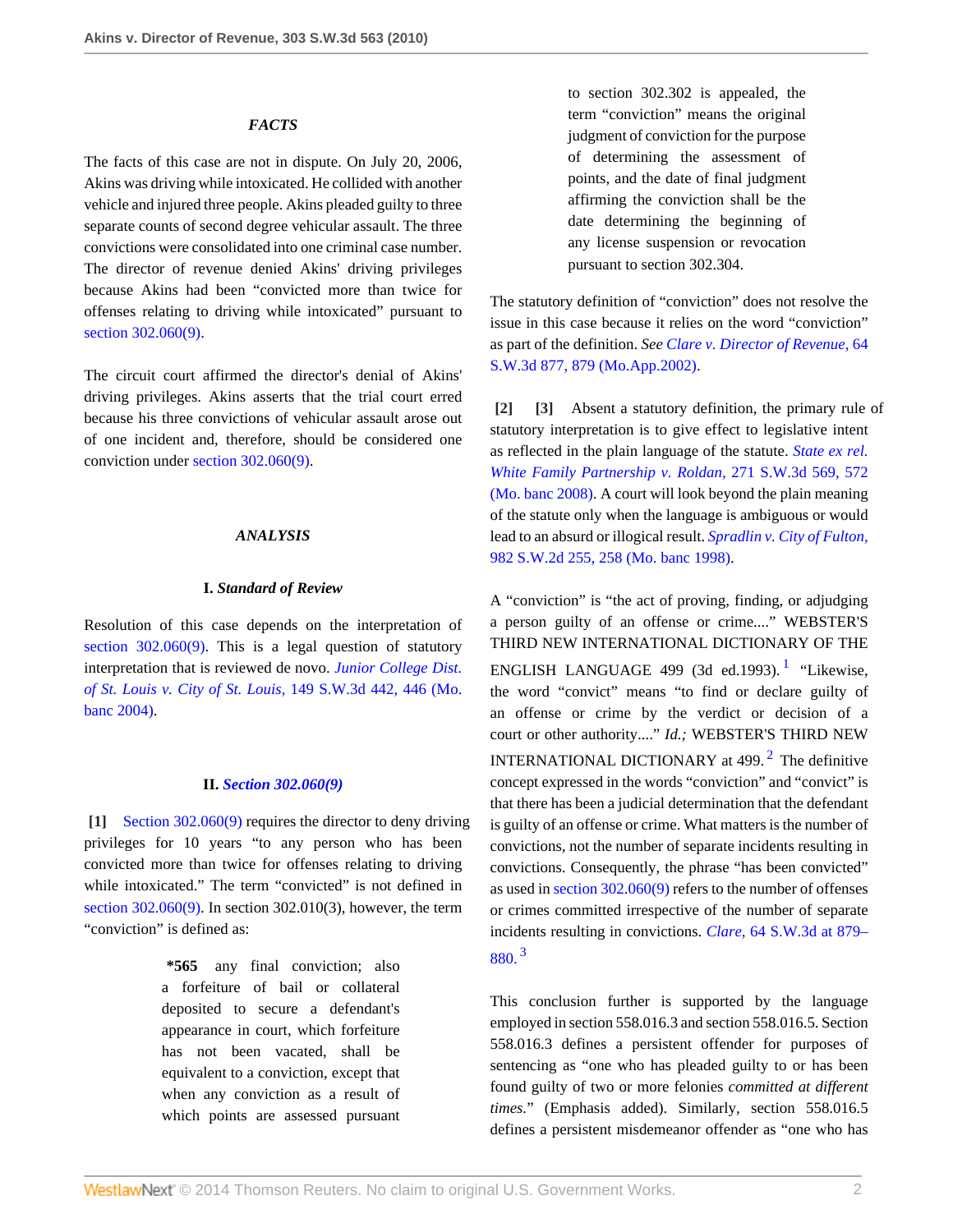pleaded guilty to or been found guilty of two or more class A or B misdemeanors, *committed at different times* ...." (Emphasis added). The inclusion of the "committed at different times" language in section 558.016 demonstrates the legislature's awareness of the difference between convictions and convictions for offenses committed at different times. *Clare,* [64 S.W.3d at 880.](http://www.westlaw.com/Link/Document/FullText?findType=Y&serNum=2002067288&pubNum=4644&fi=co_pp_sp_4644_880&originationContext=document&vr=3.0&rs=cblt1.0&transitionType=DocumentItem&contextData=(sc.Search)#co_pp_sp_4644_880) "If the legislature intended **\*566** [section 302.060\(9\)](http://www.westlaw.com/Link/Document/FullText?findType=L&pubNum=1000229&cite=MOST302.060&originatingDoc=I68d62f88212811df8bf6cd8525c41437&refType=LQ&originationContext=document&vr=3.0&rs=cblt1.0&transitionType=DocumentItem&contextData=(sc.Search)) to only apply to violations committed at different times, as provided in section 558.016, then it could have included such language in [section 302.060\(9\)](http://www.westlaw.com/Link/Document/FullText?findType=L&pubNum=1000229&cite=MOST302.060&originatingDoc=I68d62f88212811df8bf6cd8525c41437&refType=LQ&originationContext=document&vr=3.0&rs=cblt1.0&transitionType=DocumentItem&contextData=(sc.Search))." *[Id.](http://www.westlaw.com/Link/Document/FullText?findType=Y&serNum=2002067288&originationContext=document&vr=3.0&rs=cblt1.0&transitionType=DocumentItem&contextData=(sc.Search))*

Akins has three convictions for violating state law relating to driving while intoxicated. Pursuant to [section 302.060\(9\)](http://www.westlaw.com/Link/Document/FullText?findType=L&pubNum=1000229&cite=MOST302.060&originatingDoc=I68d62f88212811df8bf6cd8525c41437&refType=LQ&originationContext=document&vr=3.0&rs=cblt1.0&transitionType=DocumentItem&contextData=(sc.Search)), Akins has been "convicted more than twice for offenses relating to driving while intoxicated." The circuit court did not err in affirming the director's denial of Akins' driving privileges.

This Court must acknowledge the contrary result reached in *[Harper v. Director of Revenue,](http://www.westlaw.com/Link/Document/FullText?findType=Y&serNum=2003598237&pubNum=4644&originationContext=document&vr=3.0&rs=cblt1.0&transitionType=DocumentItem&contextData=(sc.Search))* 118 S.W.3d 195 [\(Mo.App.2003\).](http://www.westlaw.com/Link/Document/FullText?findType=Y&serNum=2003598237&pubNum=4644&originationContext=document&vr=3.0&rs=cblt1.0&transitionType=DocumentItem&contextData=(sc.Search)) In *[Harper,](http://www.westlaw.com/Link/Document/FullText?findType=Y&serNum=2003598237&originationContext=document&vr=3.0&rs=cblt1.0&transitionType=DocumentItem&contextData=(sc.Search))* the court concluded that [section](http://www.westlaw.com/Link/Document/FullText?findType=L&pubNum=1000229&cite=MOST302.060&originatingDoc=I68d62f88212811df8bf6cd8525c41437&refType=LQ&originationContext=document&vr=3.0&rs=cblt1.0&transitionType=DocumentItem&contextData=(sc.Search)) [302.060\(9\)](http://www.westlaw.com/Link/Document/FullText?findType=L&pubNum=1000229&cite=MOST302.060&originatingDoc=I68d62f88212811df8bf6cd8525c41437&refType=LQ&originationContext=document&vr=3.0&rs=cblt1.0&transitionType=DocumentItem&contextData=(sc.Search)) applies only to those whose convictions resulted from multiple drunken driving incidents, regardless of the number of criminal charges resulting from each incident. *[Id.](http://www.westlaw.com/Link/Document/FullText?findType=Y&serNum=2003598237&originationContext=document&vr=3.0&rs=cblt1.0&transitionType=DocumentItem&contextData=(sc.Search))* [at 202.](http://www.westlaw.com/Link/Document/FullText?findType=Y&serNum=2003598237&originationContext=document&vr=3.0&rs=cblt1.0&transitionType=DocumentItem&contextData=(sc.Search)) The conclusion in *[Harper](http://www.westlaw.com/Link/Document/FullText?findType=Y&serNum=2003598237&originationContext=document&vr=3.0&rs=cblt1.0&transitionType=DocumentItem&contextData=(sc.Search))* was premised on two related propositions. Neither is persuasive.

The first proposition in *[Harper](http://www.westlaw.com/Link/Document/FullText?findType=Y&serNum=2003598237&originationContext=document&vr=3.0&rs=cblt1.0&transitionType=DocumentItem&contextData=(sc.Search))* is that [section 302.060\(9\)](http://www.westlaw.com/Link/Document/FullText?findType=L&pubNum=1000229&cite=MOST302.060&originatingDoc=I68d62f88212811df8bf6cd8525c41437&refType=LQ&originationContext=document&vr=3.0&rs=cblt1.0&transitionType=DocumentItem&contextData=(sc.Search)) is ambiguous because the word "conviction" may "in a general sense" also refer to the "final consummation of the prosecution including the judgment or sentence, or as is frequently the case, the judgment or sentence itself." *[Id.](http://www.westlaw.com/Link/Document/FullText?findType=Y&serNum=2003598237&originationContext=document&vr=3.0&rs=cblt1.0&transitionType=DocumentItem&contextData=(sc.Search))* at [201](http://www.westlaw.com/Link/Document/FullText?findType=Y&serNum=2003598237&originationContext=document&vr=3.0&rs=cblt1.0&transitionType=DocumentItem&contextData=(sc.Search)) (citing BLACK'S LAW DICTIONARY 333–34 (6th ed.1990)). Under this definition, the driver in *[Harper](http://www.westlaw.com/Link/Document/FullText?findType=Y&serNum=2003598237&originationContext=document&vr=3.0&rs=cblt1.0&transitionType=DocumentItem&contextData=(sc.Search))* could have one conviction because the prosecution resulted in one judgment of conviction. *Id.* [at 202.](http://www.westlaw.com/Link/Document/FullText?findType=Y&serNum=2003598237&originationContext=document&vr=3.0&rs=cblt1.0&transitionType=DocumentItem&contextData=(sc.Search)) The word "conviction" may, in a general sense, refer to a judgment or sentence, but that judgment or sentence necessarily will be based on one or more convictions on the offenses charged. As discussed above, the definitive concept of the word "conviction" is a judicial determination that the defendant is guilty of an offense or crime. Under the rationale employed in *[Harper,](http://www.westlaw.com/Link/Document/FullText?findType=Y&serNum=2003598237&originationContext=document&vr=3.0&rs=cblt1.0&transitionType=DocumentItem&contextData=(sc.Search))* the application of [section 302.060\(9\)](http://www.westlaw.com/Link/Document/FullText?findType=L&pubNum=1000229&cite=MOST302.060&originatingDoc=I68d62f88212811df8bf6cd8525c41437&refType=LQ&originationContext=document&vr=3.0&rs=cblt1.0&transitionType=DocumentItem&contextData=(sc.Search)) is conditioned on the circuit court's administrative decision to enter separate judgments on each conviction or to consolidate the convictions into one judgment. There is nothing in the plain language of the statute that supports such a result.

The second proposition in *[Harper](http://www.westlaw.com/Link/Document/FullText?findType=Y&serNum=2003598237&originationContext=document&vr=3.0&rs=cblt1.0&transitionType=DocumentItem&contextData=(sc.Search))* is that the perceived ambiguity in [section 302.060\(9\)](http://www.westlaw.com/Link/Document/FullText?findType=L&pubNum=1000229&cite=MOST302.060&originatingDoc=I68d62f88212811df8bf6cd8525c41437&refType=LQ&originationContext=document&vr=3.0&rs=cblt1.0&transitionType=DocumentItem&contextData=(sc.Search)) should be resolved by interpreting the statute in manner consistent with the legislative purpose. The court reasoned that applying the statute to situations involving multiple convictions in a single accident would lead to "absurd results inconsistent with the legislative purpose" of protecting the public from those who repeatedly drink and then drive. *Id.* [at 202.](http://www.westlaw.com/Link/Document/FullText?findType=Y&serNum=2003598237&originationContext=document&vr=3.0&rs=cblt1.0&transitionType=DocumentItem&contextData=(sc.Search)) Specifically, the court noted that under the interpretation adopted in *[Clare,](http://www.westlaw.com/Link/Document/FullText?findType=Y&serNum=2002067288&originationContext=document&vr=3.0&rs=cblt1.0&transitionType=DocumentItem&contextData=(sc.Search))* a one-time offender could have driving privileges denied because of one incident resulting in multiple violations of state law relating to driving while intoxicated, while a repeat offender could continue to drive even after multiple incidents, provided that only one offense was charged in each incident. *[Id.](http://www.westlaw.com/Link/Document/FullText?findType=Y&serNum=2003598237&originationContext=document&vr=3.0&rs=cblt1.0&transitionType=DocumentItem&contextData=(sc.Search))*

The second proposition in *[Harper](http://www.westlaw.com/Link/Document/FullText?findType=Y&serNum=2003598237&originationContext=document&vr=3.0&rs=cblt1.0&transitionType=DocumentItem&contextData=(sc.Search))* is not persuasive because even if, as is likely the case, the purpose of [section 302.060\(9\)](http://www.westlaw.com/Link/Document/FullText?findType=L&pubNum=1000229&cite=MOST302.060&originatingDoc=I68d62f88212811df8bf6cd8525c41437&refType=LQ&originationContext=document&vr=3.0&rs=cblt1.0&transitionType=DocumentItem&contextData=(sc.Search)) is to deter repeated drunken driving, that purpose is fulfilled by applying the plain language of the statute. There is nothing absurd or illogical about applying the plain language of [section 302.060\(9\)](http://www.westlaw.com/Link/Document/FullText?findType=L&pubNum=1000229&cite=MOST302.060&originatingDoc=I68d62f88212811df8bf6cd8525c41437&refType=LQ&originationContext=document&vr=3.0&rs=cblt1.0&transitionType=DocumentItem&contextData=(sc.Search)) in a case involving multiple convictions in one drunken driving incident. The prospect of a 10–year denial of driving privileges serves as a substantial deterrent to all drivers, particularly to those who already have been convicted of an offense related to driving while intoxicated. When, as in this case, the decision to drive while intoxicated results in more than two convictions, the 10–year denial of driving privileges required by [section 302.060\(9\)](http://www.westlaw.com/Link/Document/FullText?findType=L&pubNum=1000229&cite=MOST302.060&originatingDoc=I68d62f88212811df8bf6cd8525c41437&refType=LQ&originationContext=document&vr=3.0&rs=cblt1.0&transitionType=DocumentItem&contextData=(sc.Search)) reduces the possibility that the driver will become a **\*567** repeat offender. The plain language of [section 302.060\(9\)](http://www.westlaw.com/Link/Document/FullText?findType=L&pubNum=1000229&cite=MOST302.060&originatingDoc=I68d62f88212811df8bf6cd8525c41437&refType=LQ&originationContext=document&vr=3.0&rs=cblt1.0&transitionType=DocumentItem&contextData=(sc.Search)) reflects a clear legislative determination that consequences matter. *[Harper](http://www.westlaw.com/Link/Document/FullText?findType=Y&serNum=2003598237&originationContext=document&vr=3.0&rs=cblt1.0&transitionType=DocumentItem&contextData=(sc.Search))* is overruled.<sup>[4](#page-3-3)</sup>

### <span id="page-2-0"></span>*CONCLUSION*

The stipulated facts of this case establish that Akins pleaded guilty to three counts of second degree vehicular assault arising from one motor vehicle accident that occurred while Akins was driving while intoxicated. Under the plain language of [section 302.060\(9\)](http://www.westlaw.com/Link/Document/FullText?findType=L&pubNum=1000229&cite=MOST302.060&originatingDoc=I68d62f88212811df8bf6cd8525c41437&refType=LQ&originationContext=document&vr=3.0&rs=cblt1.0&transitionType=DocumentItem&contextData=(sc.Search)), Akins "has been convicted more than twice of violations of state law relating to driving while intoxicated." The circuit court determined correctly that [section 302.060\(9\)](http://www.westlaw.com/Link/Document/FullText?findType=L&pubNum=1000229&cite=MOST302.060&originatingDoc=I68d62f88212811df8bf6cd8525c41437&refType=LQ&originationContext=document&vr=3.0&rs=cblt1.0&transitionType=DocumentItem&contextData=(sc.Search)) applies and that the director properly denied Akins' driving privileges for ten years. The judgment is affirmed.